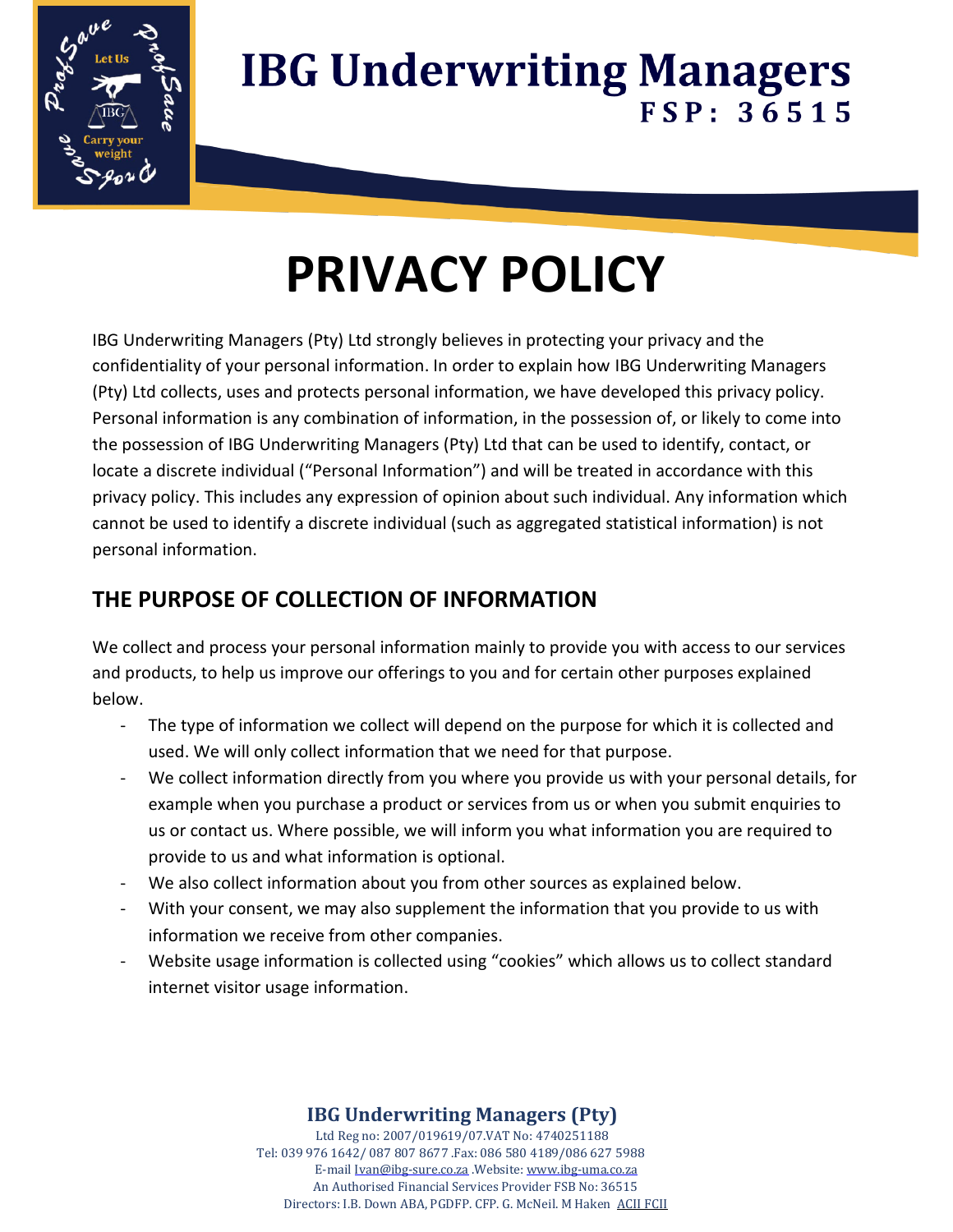

#### **HOW WE USE YOUR INFORMATION**

We will use your personal information only for the purposes for which it was collected or agreed with you, for example:

- To provide our products or services to you, to carry out the transaction you requested and to maintain our relationship;
- For underwriting purposes;
- To assess and process claims;
- To conduct credit reference searches or verification;
- To confirm and verify your identity or to verify that you are an authorised user for security purposes;
- For operational purposes, and where applicable, credit scoring and assessment and credit management;
- For purposes of claim checks (e.g. the ASISA Life and Claims Register);
- For the detection and prevention of fraud, crime, money laundering or other malpractice;
- For debt tracing or debt recovery;
- To conduct market or customer satisfaction research or for statistical analysis;
- For audit and record keeping purposes;
- In connection with legal proceedings.
- We will also use your personal information to comply with legal and regulatory requirements or industry codes to which we subscribe or which apply to us, or when it is otherwise allowed by law

#### **DISCLOSURE OF INFORMATION**

We may disclose your personal information to our service providers who are involved in the delivery of products or services to you. We have agreements in place to ensure that they comply with these privacy terms.

We may share your personal information with, and obtain information about you from:

- Third parties for the purposes listed above, for example credit reference and fraud prevention agencies, law enforcement agencies;
- Other insurers to prevent fraudulent claims;

#### **IBG Underwriting Managers (Pty)**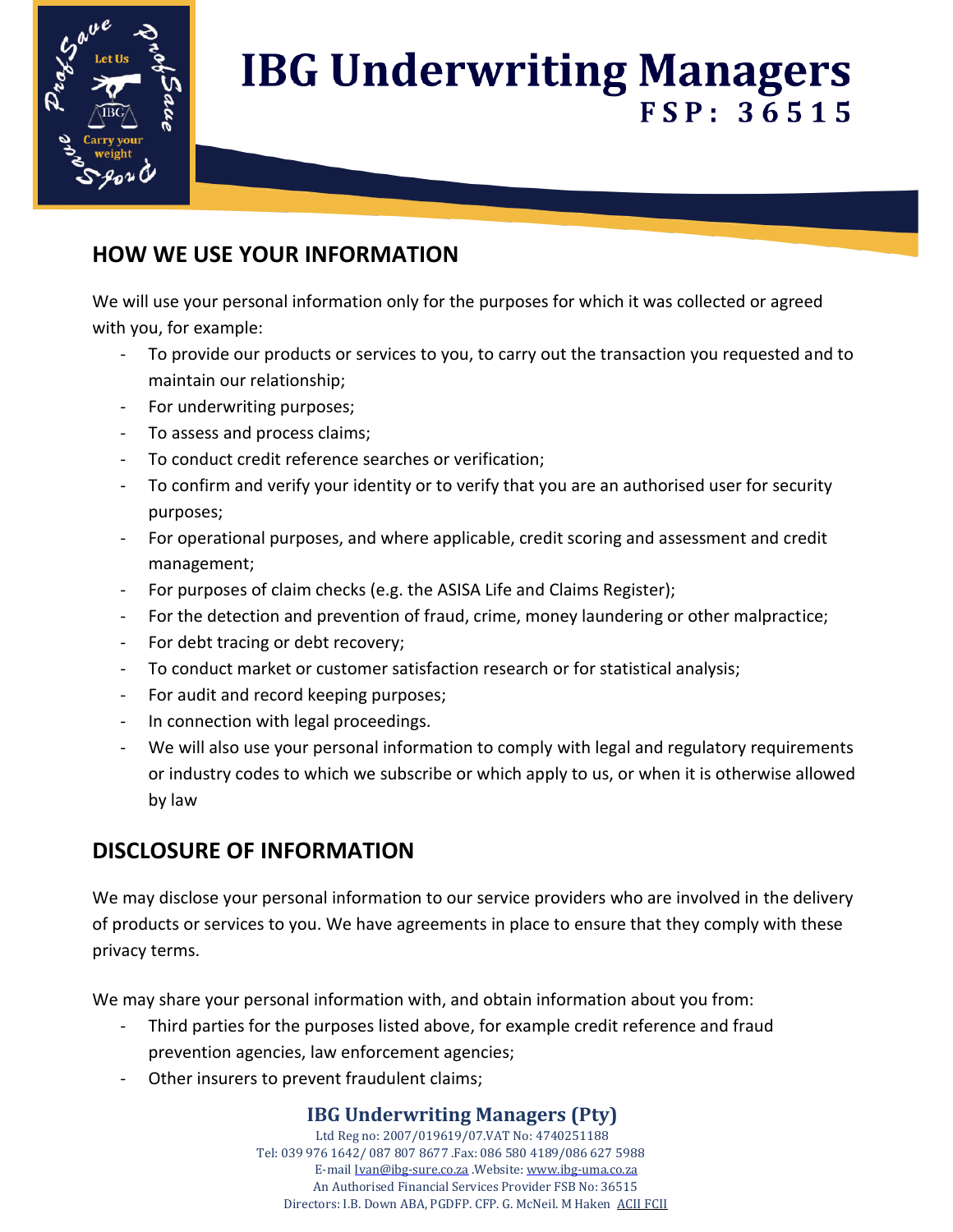

- Other companies, when we believe it will enhance the services and products we can offer to you, but only where you have not objected to such sharing;
- Other third parties from whom you have chosen to receive marketing information.
- We may also disclose your information:
	- o Where we have a duty or a right to disclose in terms of law or industry codes;
	- . Where we believe it is necessary to protect our rights.

### **INFORMATION SECURITY**

We are legally obliged to provide adequate protection for the personal information we hold and to stop unauthorised access and use of personal information. We will, on an ongoing basis, continue to review our security controls and related processes to ensure that your personal information is secure.

Our security policies and procedures cover:

- Physical security;
- Computer and network security;
- Access to personal information;
- Secure communications;
- Security in contracting out activities or functions;
- Retention and disposal of information;
- Acceptable usage of personal information;
- Governance and regulatory issues;
- Monitoring access and usage of private information;
- Investigating and reacting to security incidents.
- When we contract with third parties, we impose appropriate security, privacy and confidentiality obligations on them to ensure that personal information that we remain responsible for, is kept secure.
- We may need to transfer your personal information to another country for processing or storage. We will ensure that anyone to whom we pass your personal information agrees to treat your information with the same level of protection as we are obliged to.

#### **IBG Underwriting Managers (Pty)**